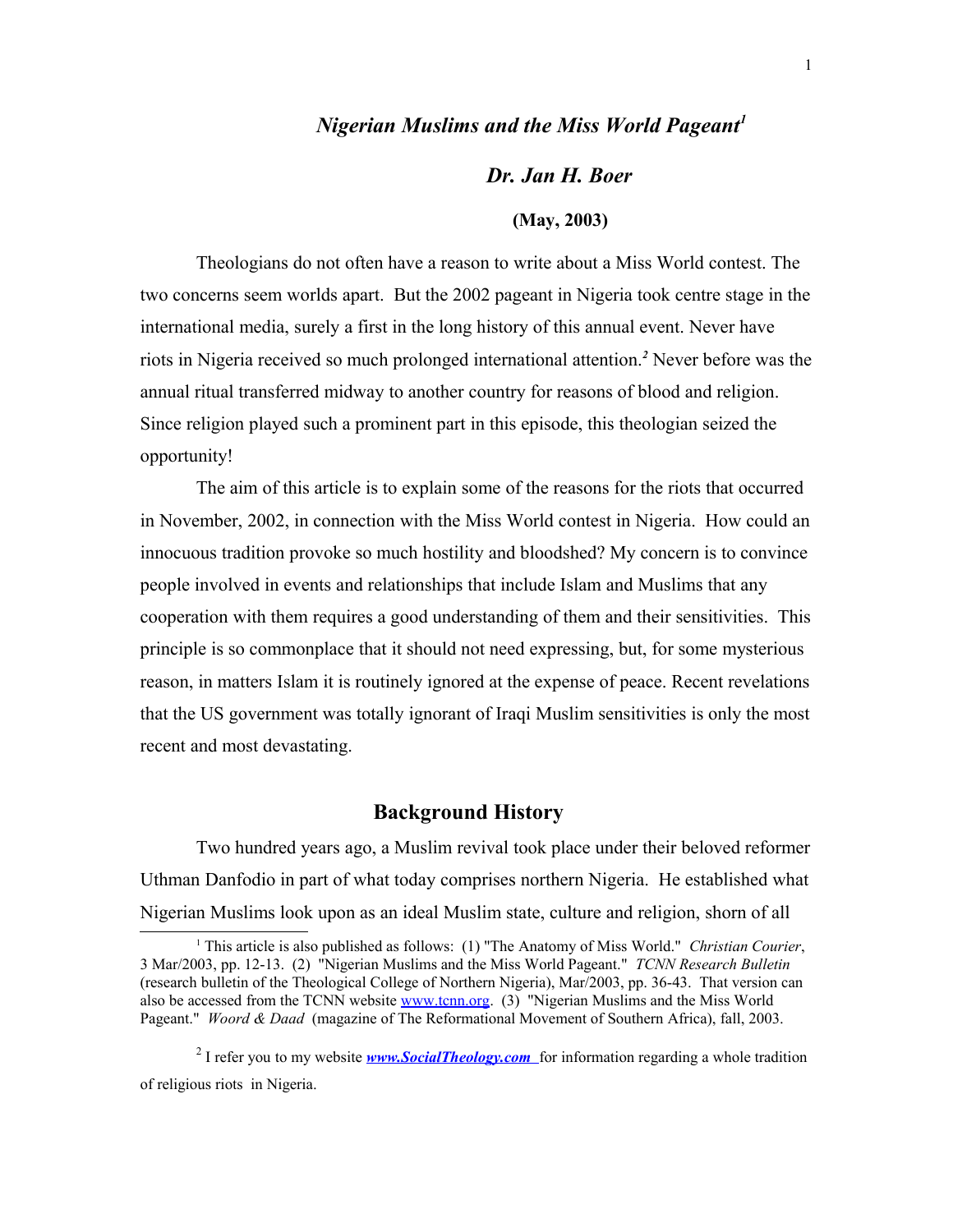the heretical accretions that had accumulated. That ideal included slavery. From their capital Sokoto, where the Sultan resides even today, and other centres they would descend upon the Traditionalist peoples in the Middle Belt to the south for slave raiding purposes. They created absolute havoc and chaos. Around 1900, Sokoto was reputedly the largest slaving empire in the world. Nigerian Muslims hold up that empire as the ideal for which they are striving.

Enter the secular British with their colonial scheme. Though they promised to leave Islam intact, they undermined it by means of a slow process in various ways, especially by a system of secular education and by incorporating the traditional emirs and chiefs. This combination set in motion a process of secularization that served as a drug: it made the Muslim community drowsy so as to let down their guard.

While this was going on, it looked on the surface as if the British were supporting Islam. Many Traditionalist ethnic groups were incorporated into the Muslim emirates or simply had Muslim emirs imposed on them. Politically, Muslims gained much from the regime, but spiritually it drugged them with the pill of secularism.

Then Ayatollah Khomeini strode onto the world scene with his revolution. He shook Nigerian Muslims awake and rekindled in them the spirit of Danfodio. Fundamentalism thus made its debut in Nigeria.

Christian missions also entered into the mix. It was slow going, but since the 1960s a great people movement took place among the Traditionalists towards Christ. The former Traditionalists became increasingly aggressive Christians over a period of a few decades. The race between the Christianity and Islam reached a high pitch, with both of them gunning for hegemony. Muslims are in a semi-admitted *jihad* in their bid for power and revival. They want to undo the shackles with which secularism has bound them. Christians, on the other hand, are using the banner of secularism against the onslaughts of Islam that they regard as imposing a Muslim style government on the country. The demand for secular structures is becoming more adamant as Christians catch up with Muslims.

So, there you have the inferno. On the one hand, Muslims angry at having been drugged by a secularism they consider the ultimate weapon of satan and Muslims nervous as they observe their numerical advantage eroding steadily. On the other hand, Christians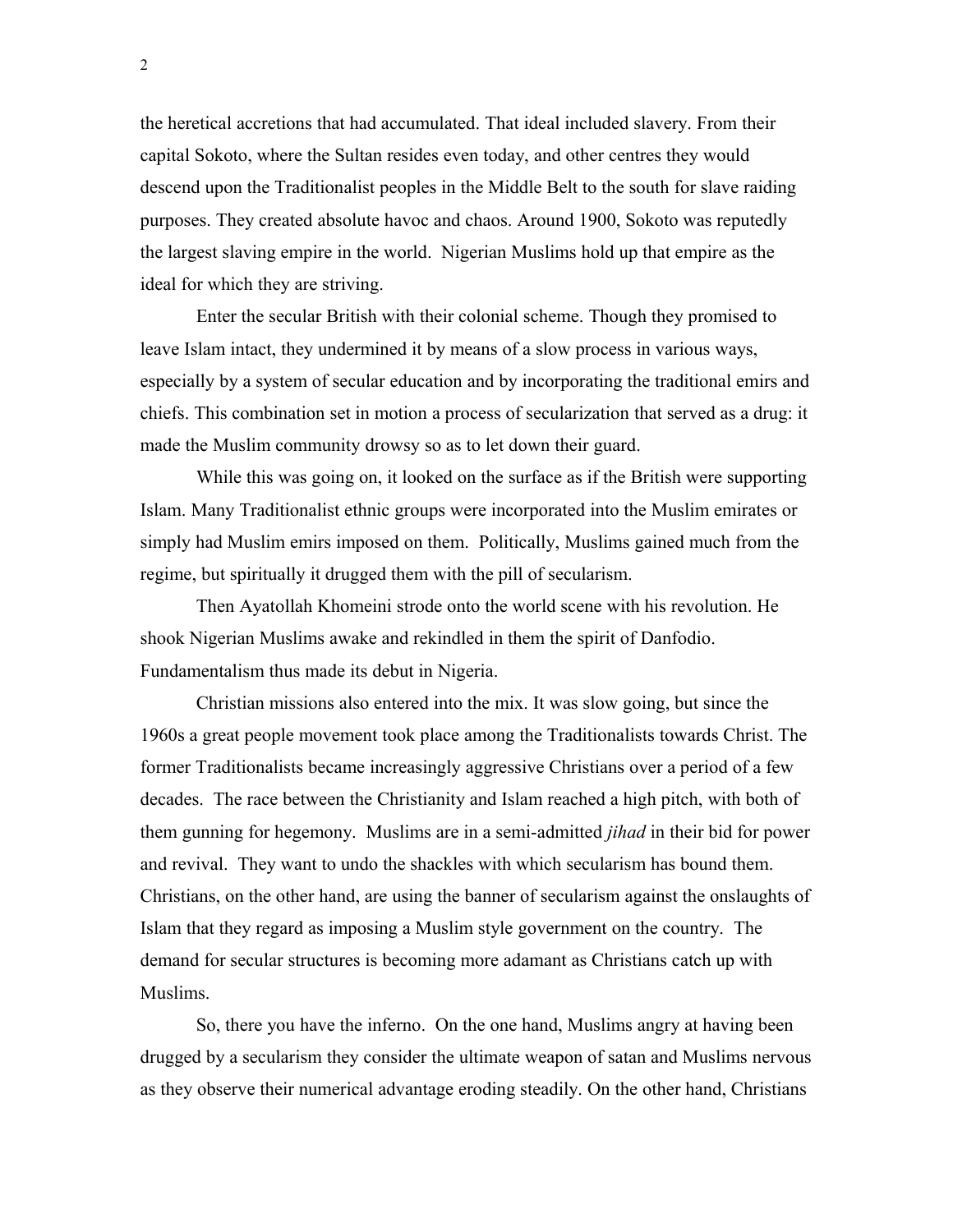angry at having been subjected to Muslim rule and seeking to stem the perpetual Muslim *jihad* for power with the tool of secularism. "Secularism" has become the flashpoint for both, one opposing it, the other promoting it.

Currently, Muslims are concentrating on restoring their legal system, the *sharia,* as their solution to secularism. They want to shrug off the yoke of an imposed, foreign secular legal system. They envision that sharia will help the country revive its economy and overcome the corruption that is dragging the country into an ever deepening hole. Though they keep promising that sharia holds only for Muslims, that does not seem to be a serious promise, for sharia states honour this promise only by breaking it time and again.

Christians have noticed this fact and thus strongly resist the push for sharia. Because Muslims are clearly not serious about restricting sharia to Muslims, Christians are not prepared to listen to any arguments for sharia, not even legitimate ones. In fact, both camps are deaf to each other.

The easy resort by Christians to secular thought is due to the influence of Western missions that have brought the gospel wrapped in the cloth of the traditional Western worldview. That worldview, it has been widely recognized by scholars of every stripe and colour, includes a dualism that separates religion and spirituality from so-called "mundane" or "secular" affairs. Though Evangelical mission bodies are beginning to reject this dualism, the damage has been done: It forms an unfortunate part of the heritage of Nigerian Christians with which they counter the Muslim challenge.

This is a confusing heritage that has prevented Christians from developing a theologically responsible and consistent stance. While Muslims are inconsistent in their application of sharia, Christians are inconsistent in their application of secularism. While they demand separation of church and state, they are also clamouring for government funds to keep their health and educational institutions going. While they declare that the church should not be involved in politics, their main mouthpiece, Christian Association of Nigeria, is highly politicized.

As a result, neither party believes or trusts the other. Neither party lives up to their declared intentions. The battle has brought the country to a state of perpetual tension that is constantly searching the horizon for a spark to make it ignite. It is only the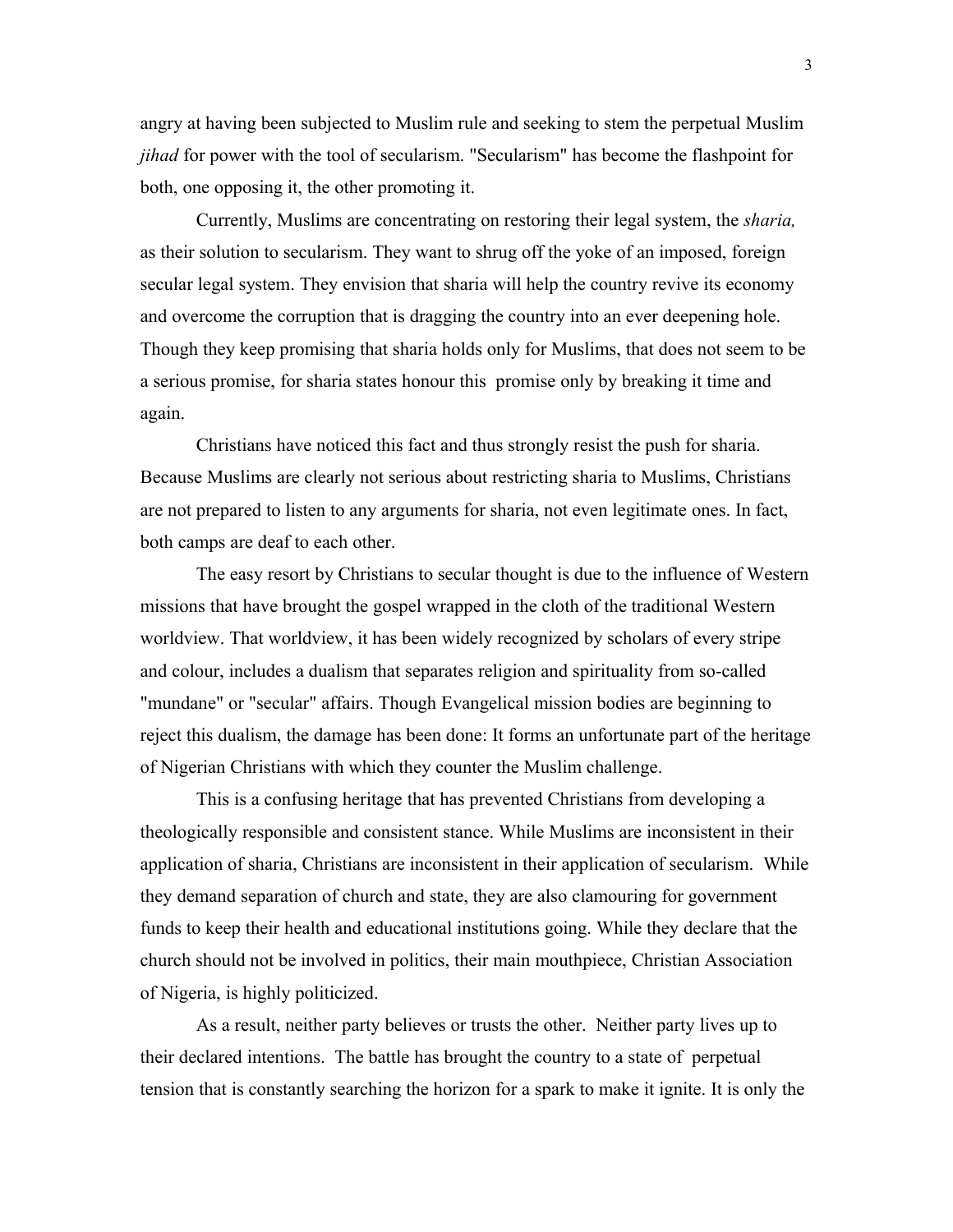nature of the spark that cannot be predicted. The Miss World pageant of 2002 contained a few such sparks.

#### *Muslim Problems with the Pageant*

Muslims were hesitant about holding the pageant in Nigeria from the beginning. They associate the event with bikinis and other forms of blatant sex, something that deeply offends them. Thus, early rumblings started about the event being an offence to Muslim morals. That should have put the organizers and the government on its guard for possible violence.

There were several complications that increased Muslim apprehension. While they are trying to portray Nigeria as a Muslim country, the expected open sexuality of the event was scheduled to be flaunted through the media before the entire world. In the end it was in fact televised in 142 countries. This was like flaunting Muslim defeat. The implication was a world-wide announcement that they had lost control in Nigeria.

In addition, it was scheduled to be held during the Muslim fast, a period that calls for sobriety and reflection. With this event to be shown on TV also throughout Nigeria, the attention of many Muslims, it was argued, would be diverted from the spiritual exercise of fasting. It was, to them, clearly part of the ongoing alleged Christian campaign to undermine and destroy Islam.

Then there was the promise that the event would not touch Muslim communities, but it was scheduled for Abuja, the capital. Clearly, the organizers were siding with Christians by implying that Abuja is not a Muslim city. It is a new capital and Muslims have been accused by Christians of imposing a Muslim face on the place. It was another declaration of the fall of an important Muslim symbol.

There was also the international boycott advocated by some human rights bodies. Prompted by sharia, Muslim law, a Muslim single mother for adultery had been sentenced to death by stoning. Other similar cases were waiting in the wings. Though its execution was being delayed, the situation raised the ire of these human rights bodies. At least five of the queens were going to honour the boycott. To make it worse, in reaction to the threat of boycott, the President assured the queens and the rest of the world, that Nigeria would not allow the execution to take place. The constitution, the world was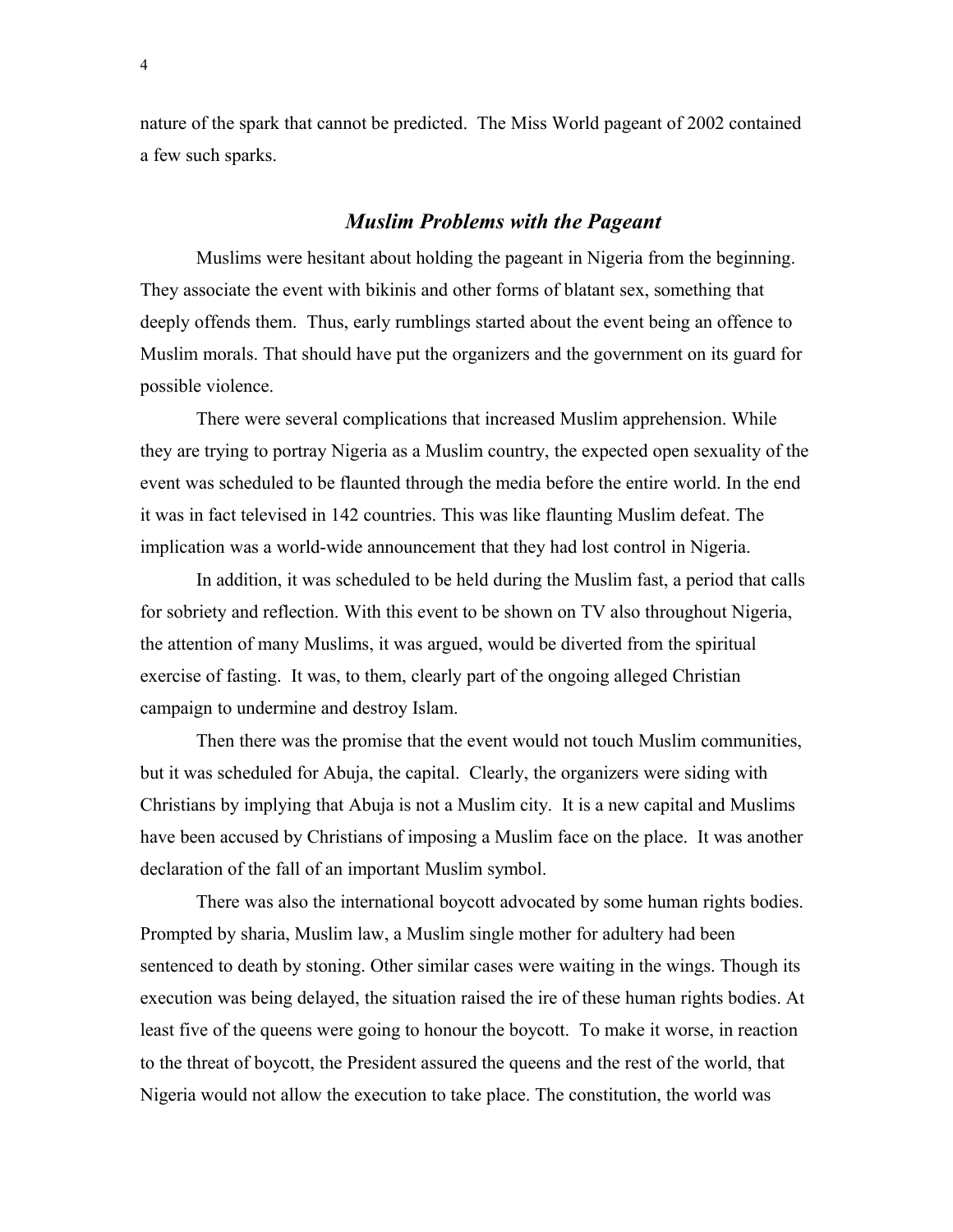assured, has precedence over sharia. This amounted to an international presidential declaration of war on the pro-sharia movement. These developments clearly placed the pageant on the anti-sharia side, even though the organizers had nothing to do with the boycott.

To top it all off, the queens were invited to Aso Rock, where they had tea with the President while the Chaplain conducted a prayer meeting. While all of this might have seemed innocuous to innocent bystanders, everything about the Miss World contest smelled of anti-sharia sentiments to suspicious Muslims.

And then came the real blow--probably one of the most famous gaffes in history of Christian-Muslim relations-- from Isioma Daniel, an innocent young female reporter for *ThisDay,* who had little understanding of Nigerian Muslim dynamics. In a defense of the pageant, she lightheartedly suggested that Prophet Muhammad would not have objected to the event. He probably would have married one of the beauties! That was more than Muslims could take. Now Christians had crossed the line by insulting the holy Prophet. Her last name, "Daniel," was sufficient to establish her Christian identity.

It took little time before the city of Kaduna rocked with a riot that left more than 200 dead, not to speak of the destruction of numerous churches, mosques and hotels. Both Christian and Muslim youths got out of hand and took revenge by destroying mosques and churches. It was a bloody event in true Nigerian style. For Kaduna city this was at least the fourth bloody religious riot.

#### *Reactions of Muslim Leaders*

Muslim *leaders* did not take kindly to the gaffe. Dr. Ibrahim Datti, President of the Supreme Council for Sharia in Nigeria, stated that the newspaper *ThisDay* had declared war on Muslims. Muslims should retaliate with their own war. Another leader, Dr. Mohammed Mahdi, declared, "Muslims in the country have been pushed to the wall and it is high time we reacted vehemently and swiftly."

The Council of Imams and Ulama of Kaduna published the following statement:

Ordinarily, the decision to host a beauty contest in an environment with a considerable Muslim population would insult the religion and moral sensibility of a typical Muslim, and, of course, he/she would voice against it. This has been the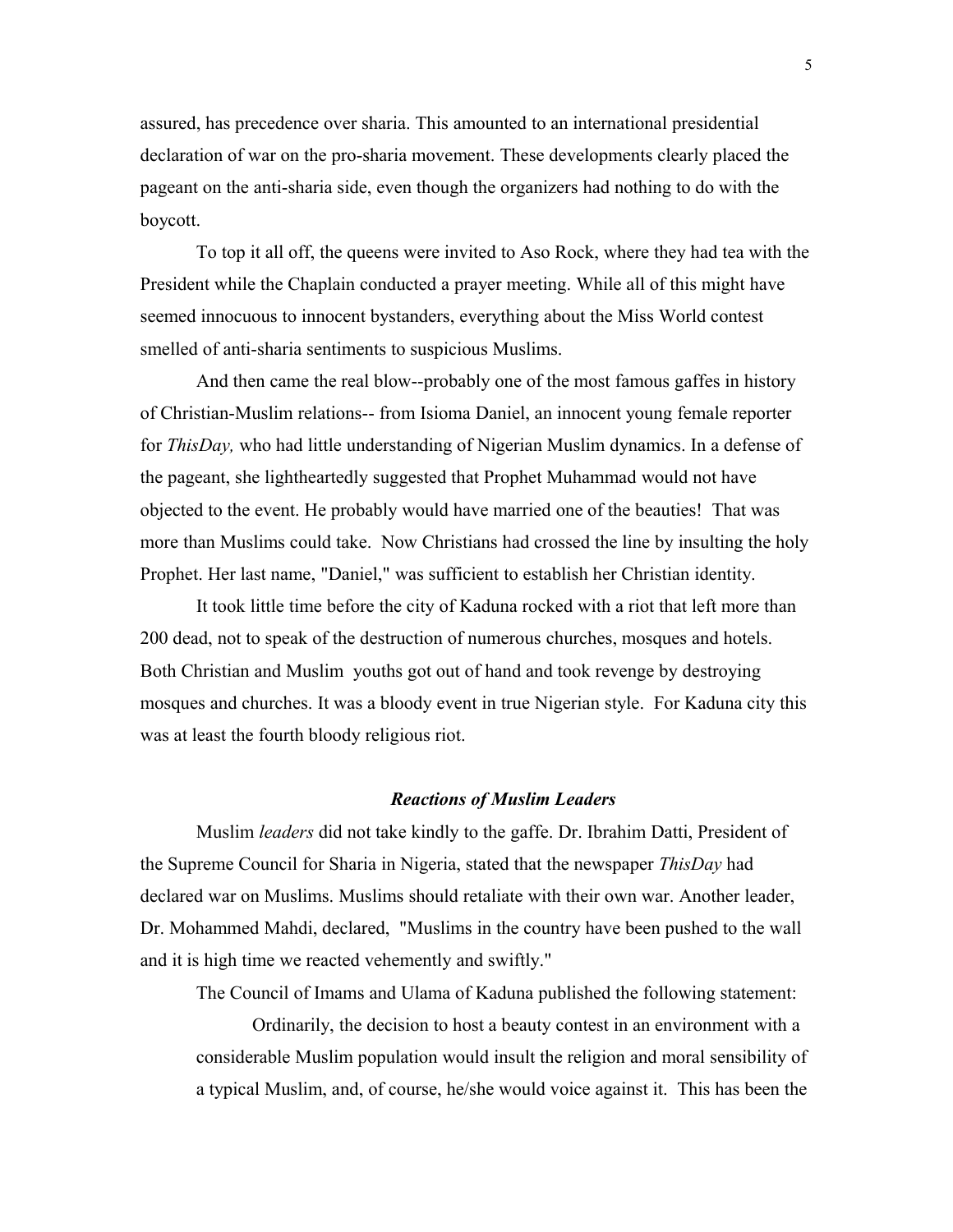case since the stage-managed victory of Nigeria's Agbani Darego…. Muslim opposition should have had an effect on the process of conducting the bestial contest. But with a blasphemous article, the government needs to cancel the contest for the sake of corporate survival. Let it be unequivocally stated here that Prophet Mohammed forms the chunk of passion of a conscious Muslim so that any insult on the Prophet's personality unleashes the rage in Muslims. That is why a portion of the satanic article in *ThisDay* has dared the guts of the Moslems.

The Deputy Governor of Zamfara State pronounced a *fatwa* on Miss Isioma and some members of the paper's management team, the same sentence served on Salman Rushdie some years ago. It means open season. Anyone is allowed to kill her. Soon afterwards, Muslim authorities declared the *fatwa* invalid, since it was pronounced by one without such authority.

However as far as the ruckus was concerned, most Muslim leaders, even those who were upset about the pageant and the gaffe, publicly disapproved of it as not befitting true Muslims. Sheikh Karibullah Nasiur Kabara, Vice President of the Supreme Council for Muslims, though he had harsh words for the paper and demanded that the government should punish the managers if they want to reduce Muslim tension, also urged Muslims to remain calm.

Lateef Adegbite not only wanted that people remain calm, but also urged that they accept the apology. A lawyer, he had threatened legal action if the paper did not apologize for what he dubbed that "dastardly statement...without caring for the effect such tantrum would have on the psyche of Muslims." When that apology came, he pleaded with Muslims that it should be accepted and that the paper should be forgiven.

## *Explanations for the Ruckus*

But was it really a *religious* riot? That's always a question in Nigeria. Or was it politics? Many prefer the political explanation--but always as illegitimate politics conducted in mafia style.

*Christian Courier*, a Canadian Christian bi-weekly, recently featured an article containing the opinion of Josiah Fearon, the Anglican Archbishop of Kaduna, who explained it basically in political terms without denying the religious aspect. Those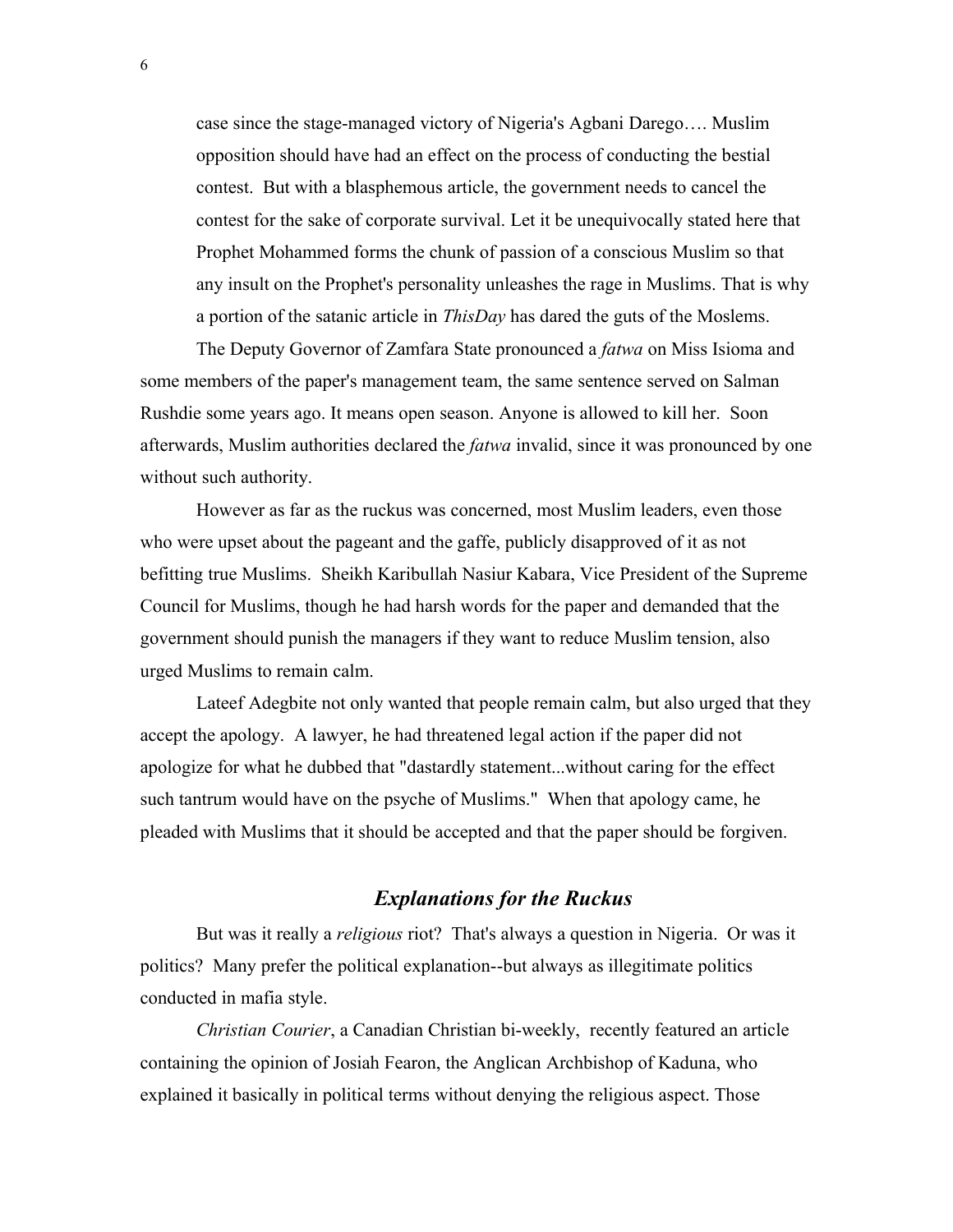instigating the riots were trying to unseat the state's Muslim Governor, Makarfi. In distinction from other northern state governors who had adopted the sharia in total, Makarfi adopted it only to cover the Muslim majority areas of his state. Had he tried to apply it universally, he would have had a much bigger problem on his hand. The prosharia forces would not accept this "real politick" and sought to dethrone him by destabilizing the state by these riots. These forces worked behind the scenes to get the ball rolling and once it did, it took on its own dynamics with hoodlums looting and others just venting their general anger at Christians by killing and burning. Christian youths were not slow to enter the fray.

Fearon's opinion represents that of many people, both Christians and Muslims. The Roman Catholic Archbishop of Lagos, Anthony Okogie, is a well-known Christian activist. Calling up shades of President Bush, Okogie conceded that there are thousands of Moslems that are very good, who practise their religion in the righteous way. But then

we have these unwanted fanatics…who don't just care. Their own is to cause chaos, not only chaos, but they want to steal in order to get what they want. They don't just go on rampage, they want to set ablaze; they are not doing it because of religion, they are only using religion as a cover; which is not good. How can a devout Muslim go out rampaging, looting people's property under the camouflage of Ramadan? It is giving a bad name to religion….

George Ehusani, another influential Roman Catholic, wrote in stronger words:

Where one part of the country can decide to enforce criminal elements of the Islamic legal code that are clearly at variance with the nation's constitution, cutting off the limbs of petty offenders, condemning poor adulterers to death by stoning, and harassing those who do not share their faith every so often, the impression created is that no one is in charge of our affairs, and there is no law and order in place.

In addition to Muslims, Ehusani holds the Federal Government responsible for this and all the suffering Nigerians have endured over the past decades:

I hold the current leadership of the Nigerian State responsible for the massive destruction of lives and property in Kaduna, Jos, Kano, Zaria, Bauchi and elsewhere, over the Sharia controversy, and at the hands of Islamic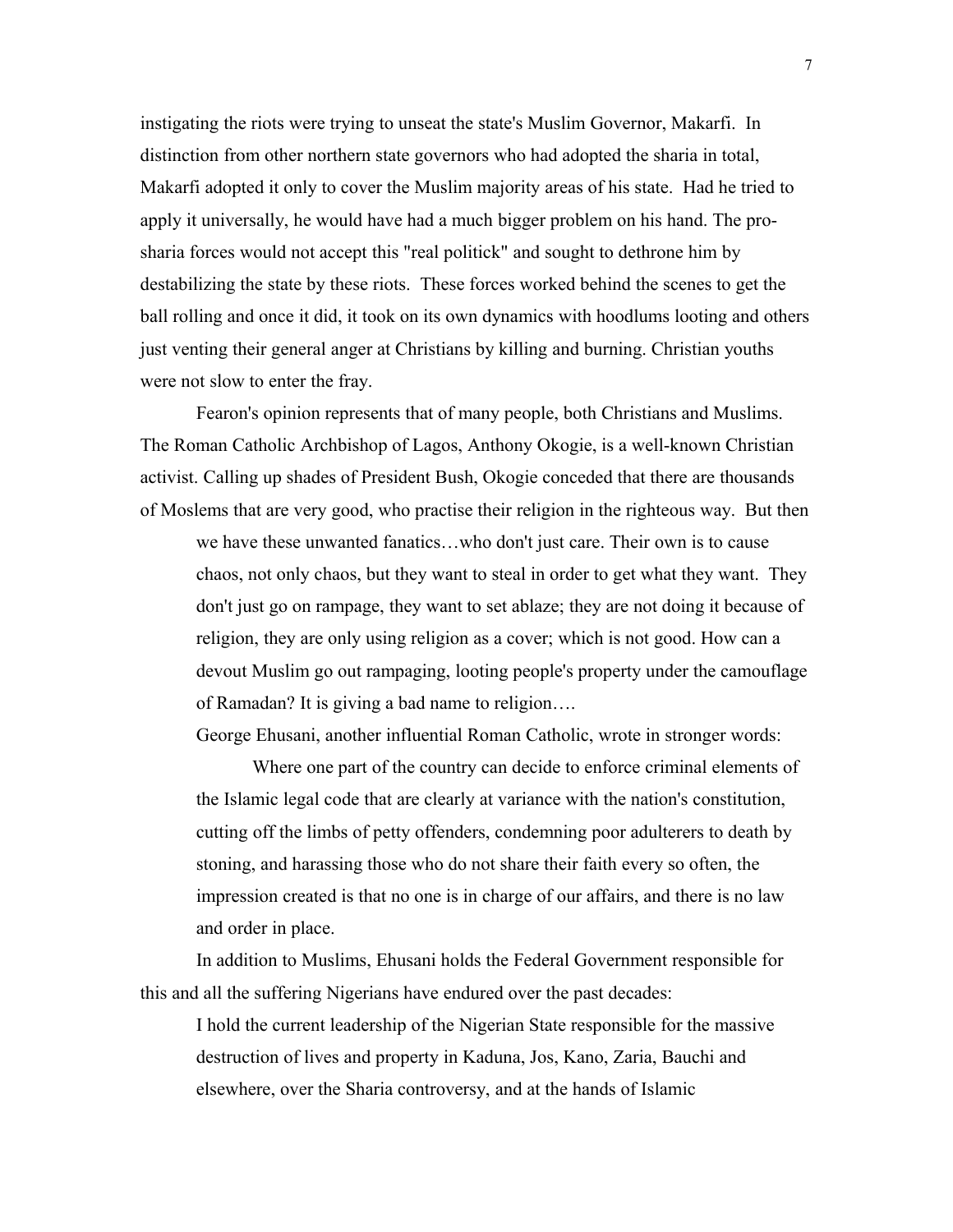fundamentalists, because the president and his team have remained indolent and insensitive in the face of a very explosive situation. I hold President Obasanjo and his team accountable for the blood and tears in Kaduna and other parts of the North, where non-Muslims have lost their right to live in peace, for it is the primary duty of government to protect innocent and law abiding citizens from the nefarious activities of hooligans, bandits and fanatics. I hold those in power responsible for the pain and anguish that is the lot of the innocent citizens of Northern Nigeria who for the umpteenth time have been rendered refugees in their own country, because I expect them to own up to their ineptitude and resign from their high office, if their being in office makes no difference for the internal security of the nation.

Even some Muslims were of similar minds. Sheikh Kabara called those behind the gaffe "pen terrorists" out to create tension and riots. The article "emanated from mercenaries hired to destabilize Nigeria…for the benefit of…people who have failed…to achieve their political goals." Many were of the opinion that someone was behind this so-called innocent gaffe and it is necessary to uncover their identity. It is possible that someone in the *ThisDay* organization was bought over to create this havoc. This may seem farfetched only to those not familiar with Nigeria. The rest of us know that the "art" of scheming and intrigue is one of the more highly developed "art forms" in Nigeria and can go to any length if the stakes are high enough.

The State Government initially thought that the gaffe was the major cause of the ruckus. However, as they began to interrogate the more than a thousand people they had rounded up, they also became convinced of behind-the-scenes political machinations on the part of political hopefuls that aimed to defeat the Governor.

 Others expand the explanation to include wider circles of intrigue and manipulation even up to international level. The ruckus and all the opposition to the pageant were somehow influenced by a group of international schemers who want to demonstrate that Africans are incapable of hosting such events. They will go to any lengths to prevent it in order to dent the reputation of Africa. The names of prominent media feature in these arguments: Voice of America, BBC and some British newspapers. All of them allegedly wish Africa only evil. Prof. Jerry Gana, Federal Minister of